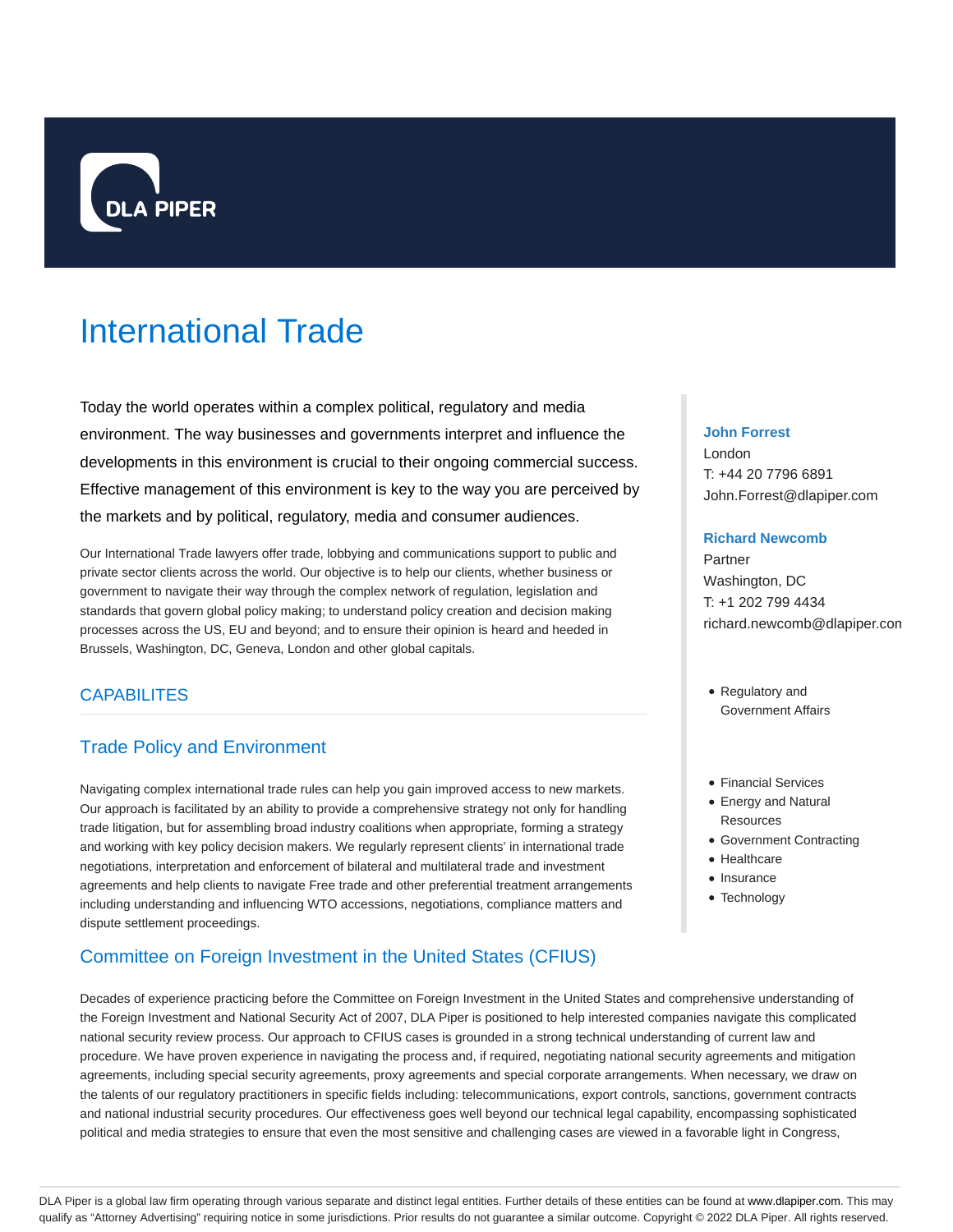the Administration and at the local level. Because we understand the public policy arena, we know what it takes get the very best outcomes.

# Cross Border Investments

Global capital flow takes a multidisciplinary approach. Our group counsel clients on the development of cross-border opportunities while managing these regulatory risks. With decades of experience practicing before the Committee on Foreign Investment (CFIUS) and a comprehensive understanding of the Foreign Investment and National Security Act of 2007, we are well positioned to help interested companies navigate this complicated national security review process. We have proven experience in navigating the process and, if required, negotiating national security agreements and mitigation agreements, including special security agreements, proxy agreements and special corporate arrangements. The group draws on the strength of our diverse team to resolve regulatory issues that arise in the context of cross-border mergers, acquisitions, and financings.

# Customs

We offer strategic and legal support to companies in all aspects of customs enforcement and routinely help multinational clients reduce their customs duty and indirect tax liabilities. We are experienced in conducting internal audits as well as in representing importers and other parties in large voluntary disclosure cases, seizures, investigations, liquidated damages and penalties. If a dispute arises, we represent our client's interests in their dealings with third parties including regulatory authorities, and suppliers.

# Antidumping and Countervailing Duty

Experienced in all facets of prosecuting and defending antidumping and countervailing duty actions, as well as other trade remedy matters, before trade agencies, courts, and international dispute resolution panels. Our lawyers have represented clients in high-profile cases combining traditional trade remedy litigation with political work. Our in-depth experience in the actual conduct of trade proceedings enables us to provide sound and sophisticated advice to clients who are evaluating possible trade actions, developing defensive strategies or pursuing other business objectives affected by import competition or trade litigation. The group has extensive experience providing advice with respect to potential and existing trade actions and the market and business implications of such actions. We also have the ability to address issues related to the application and enforcement of antidumping and countervailing duty orders, including customs classification, circumvention, and customs fraud issues.

# Lobbying and Regulation

Many international companies fail to get the most out of the markets in which they operate. To maximize the use of these markets, we regularly assist our clients to utilize existing regulatory instruments, advocate before decision-makers for market access improvements, and influence regulatory approvals that will impact product approval and import prices.

# Product Stewardship, Liability and Recall

Managing product liability risks globally is a difficult challenge. Going beyond traditional arbitrations and trials, we regularly advise on the full range of regulatory issues at every stage of the product life cycle ranging from risk, compliance, and business management to managing crisis situations for clients including product recall and reputation management.

# Sanctions and Export Controls

Penalties for non-compliance with export controls and sanctions regulations are extremely severe and can also lead to significant reputational damage. Companies need to be aware of and fully compliant with these regulations and orders. We have extensive experience in advising a wide range of companies on U.S. Department of the Treasury, Office of Foreign Assets Control (OFAC) regulations, U.S. Department of Commerce, Bureau of Industry and Security (BIS) Export Administration Regulations (EAR), U.S. Department of State, Directorate of Defense Trade Controls (DDTC) International Traffic in Arms Regulations (ITAR), as well as similar regulations from other government agencies regulating international trade and transactions. We can help your business meet the regulatory challenges, minimizing risk and developing proactive programs to fit your business needs and processes. The current sanctions regime consists of primary sanctions directed at US companies and their foreign subsidiaries and secondary or extraterritorial sanctions against foreign entities and individuals. In recent years the US Congress has enacted a series of complex sanctions laws targeting trade with Iran. Congressional sanctions law are accompanied by implementing presidential Executive Orders as well as detailed regulations and guidance issued by the US Treasury and other government agencies including the Departments of Commerce and State. Our firm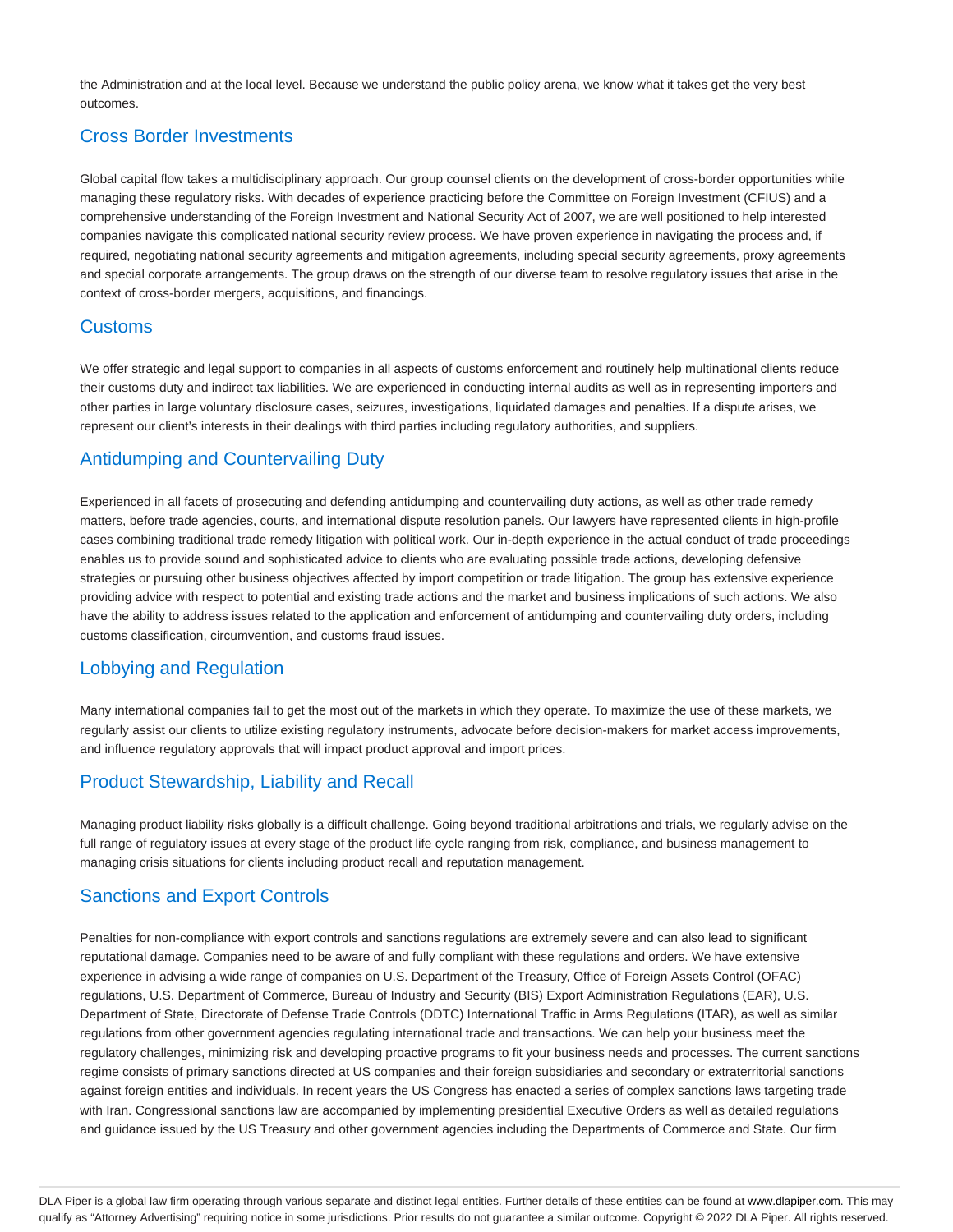has successfully advised clients throughout the years on compliance with sanctions issues and, where required, navigating the detailed licensing application processes at the US Treasury's Office of Foreign Assets Control. Our practice includes the former Director of the Office of Foreign Assets Controls and other former Executive Branch officials from The White House and the US Commerce Department. We have represented major hotel, insurance, banking, agricultural, medical and manufacturing companies in complex cases requiring a sophisticated and operational working knowledge of the sanctions regimes and working with the respective government agencies involved in enforcing the sanctions regimes.

# Capacity Building

As well as providing direct technical and strategic advice, DLA Piper's International Trade practice has developed a comprehensive suite of training courses to help build the longer term capacity of public officials, diplomats and business people equipping them with the skills and knowledge needed to become an effective negotiator or operator across the US, EU and its Member States and beyond.

# International Trade Disputes

Our practice encompasses the full range of trade remedy litigation before trade agencies, international dispute resolution panels and the courts. We have prosecuted, defended and provided advice with respect to numerous US and foreign import relief and market access proceedings. In these proceedings (which have involved virtually every major trading country) we have represented domestic producers, foreign producers and importers across a wide range of industries.

# Global Anti-Corruption

Enforcement of foreign anti-corruption laws is at a record high. International anticorruption and financial crimes enforcement is expected to expand further as prosecutors from around the world actively cooperate with enforcement authorities on international anti-corruption and financial fraud investigations. DLA Piper's team of FCPA, UK Bribery Act, and international anti-corruption and financial fraud professionals are experienced at dealing with the powers that underline both regulatory investigations and enforcement in today's increasingly harsh regulatory environment. Our investigations, reviews, audits and due diligence projects have spanned the globe.

# Country of Origin

Today, many products are an outcome of a large number of parts and pieces that come from many different countries, and that may then be assembled together in a third country. In these cases, it's hard to know exactly what is the country of origin, and different rules apply as to how to determine their "correct" country of origin. The requirements for Country of Origin markings are complicated by the various designations which may be required and vary by country of import and export.

# Trade Terms

We advise clients on the use of commercial terms of sale such as INCOTERMS (FOB, CIF, etc.) and the application of the International Convention on the International Sale of Goods (CISG), including the proper use of INCOTERMS in order to avoid ambiguities that could affect liability in cross-border transactions.

# **EXPERIENCE**

- Advising a manufacturing company on the restructure of its supply chain further to the reform of the EU Generalised System of Preferences.
- Advising companies on how to optimise the impact of Russia's accession to the World Trade Organisation and identifying associated trade opportunities.
- Acting for a leading multinational toy manufacturer in three concurrent Anti-Smuggling Bureau investigations in China. Successfully mitigated the VAT liability on imported tooling and preserved the clients compliance record.
- Acting for China's second largest paper producer in concurrent US anti-dumping and countervailing duty investigations on imports of coated free sheet paper from China, resulting in a finding of no injury to the US industry.
- Advising a food manufacturer on the Country of Origin labelling principles in the EU in light of the new Food Information to Consumer requirements.
- Advising a manufacturer of lighting equipment exported to more than 20 jurisdictions, of product safety, regulatory notification and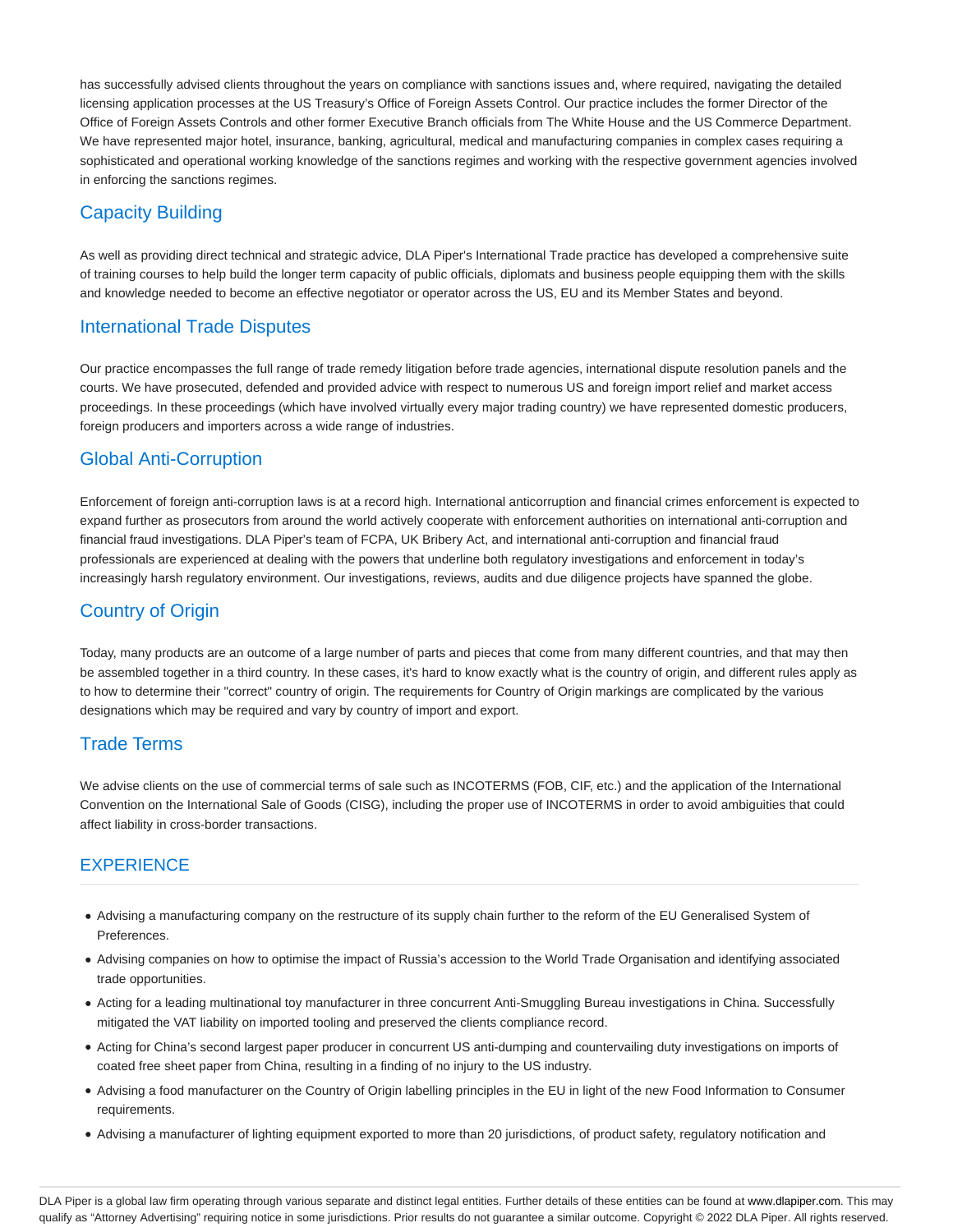recall obligations.

- Acting for global network infrastructure manufacturer, obtained global export authorization in the Netherlands and "Approved in Principal" export licenses in Hong Kong for dual-use high tech network components.
- Acting on behalf of a major Mideast Sovereign Wealth Fund successfully completed the CFIUS process involving the acquisition of a stake in one of the America's largest equity exchanges.
- Advising a large Japanese company in the successful outcome of a CFIUS case involving the acquisition of a US company developing encrypted operational support systems for telecommunications companies.
- Advising a global leader in the beverage industry on various licensing and compliance matters involving trade controls administered by the US Department of Commerce, Bureau of Industry and Security and economic sanctions and embargo programs administered by the US Department of the Treasury's Office of Foreign Assets Control.
- Provide legal advice and assistance to global agricultural commodities, food-processing and commodities-trading corporation on various licensing and compliance matters involving trade controls administered by the U.S. Department of Commerce, Bureau of Industry and Security and economic sanctions and embargo programs administered by the U.S. Department of the Treasury's Office of Foreign Assets Control.
- Provide legal advice and assistance to a Japanese and French multinational automobile manufacturers on various licensing and compliance matters involving trade controls administered by the U.S. Department of Commerce, Bureau of Industry and Security and economic sanctions and embargo programs administered by the U.S. Department of the Treasury's Office of Foreign Assets Control.
- Counsel several leading property/casualty and life/health insurance and reinsurance companies involving compliance with economic sanctions laws and regulations administered by the U.S. Treasury Department Office of Foreign Assets Control, extra-territorial sanctions administered by the Department of State and other related sanctions administered by state insurance or financial regulators.
- Provide strategic assistance to a Swedish aerospace and defense company in designing and implementing export control compliance systems and authorizations to enhance global competitiveness.
- Provide advice on compliance with the ITAR brokering regulations and other export control and sanctions regulations for a producer of aluminum products.
- We provide advice on compliance with US export controls and economic sanctions for the conduct of the client's business in embargoed countries for a worldwide designer, developer, manufacturer and marketer of medical devices.
- Represent a metallurgical manufacturing facility and the world's largest and most efficient producers of metallurgical and chemical-grade silicon metal in a Department of Commerce and U.S. International Trade Commission sunset reviews of antidumping duty orders covering imports from three major silicomanganese producing and exporting countries.
- Provide legal advice and preparation of notices filed with the U.S. Committee on Foreign Investment in the United States (CFIUS) for buyers from India, China, Italy, Spain, the Middle East, Canada and the United Kingdom allowing them to purchase controlling interests in U.S. businesses
- Provide counseling, execution and analysis of anticorruption due diligence under the Foreign Corrupt Practice Act's (FCPA) standards at both pre- and post-acquisition stages, including appropriate remediation of noncompliant findings, for transactions worldwide where one or both parties are subject to the extraterritorial requirements of U.S. law
- We advise on mandatory reporting requirements to the Securities & Exchange Commission (SEC) under Section 219 of the Iran Threat Reduction and Syria Human Rights Act or inquiries from the SEC's Office of Global Security Risk.

## **INSIGHTS**

# **Publications**

**Bank Regulatory News and Trends**

## 28 June 2022 BANK REGULATORY NEWS AND TRENDS

Fed chair, vice chairs and new board members confirmed by Senate; nominee for top bank supervision post advances.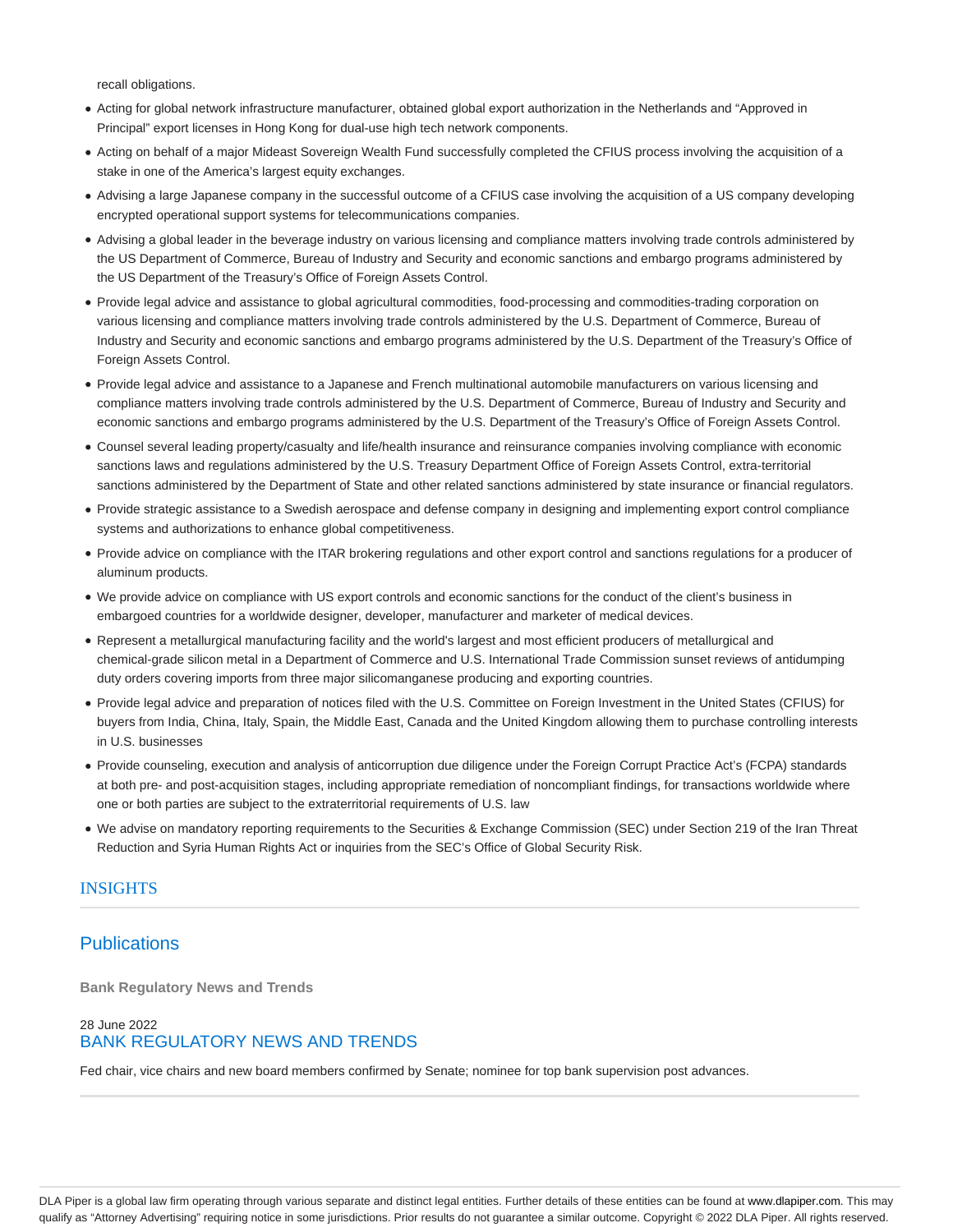**The 12th WTO Ministerial Conference outcomes**

## 24 June 2022 DLA PIPER TRADE TRUTHS

It has been almost five years since the eleventh Ministerial Conference due to delays associated with the COVID-19 pandemic. Expectations were low but the stakes were high.

**Food and Beverage News and Trends**

## 20 May 2022 FOOD AND BEVERAGE NEWS AND TRENDS

FDA warns about consumption of copycat products that contain THC; Canada tackles food fraud; Kansas enacts meat analog labeling law.

**Brazil sets forth conditions for tax settlements in goodwill disputes: multinationals take note**

18 May 2022 A quick discussion of Public Notice n° 9/2022.

**New wave of US sanctions on Russia targets services, broadcasting, banking, and US exports**

#### 16 May 2022 GLOBAL SANCTIONS ALERT

The US government continues to announce new measures.

**Food and Beverage News and Trends**

#### 21 April 2022 FOOD AND BEVERAGE NEWS AND TRENDS

FDA announces new approach to food allergens; oyster recall in Canada and US; bird flu update; and the price of food has never been higher.

**US DOC initiates circumvention inquiries against solar cells and modules from Cambodia, Malaysia, Thailand and Vietnam**

#### 14 April 2022

Any additional duties could be applied retroactively to entries before April 1 and could be as much as or in excess of 250 percent of the price of the applicable CSPV cells and modules.

**Latest sanctions block Russia's largest banks, cyber actors and more; Biden's executive order prohibits investments in Russia by US persons**

8 April 2022 GLOBAL SANCTIONS ALERT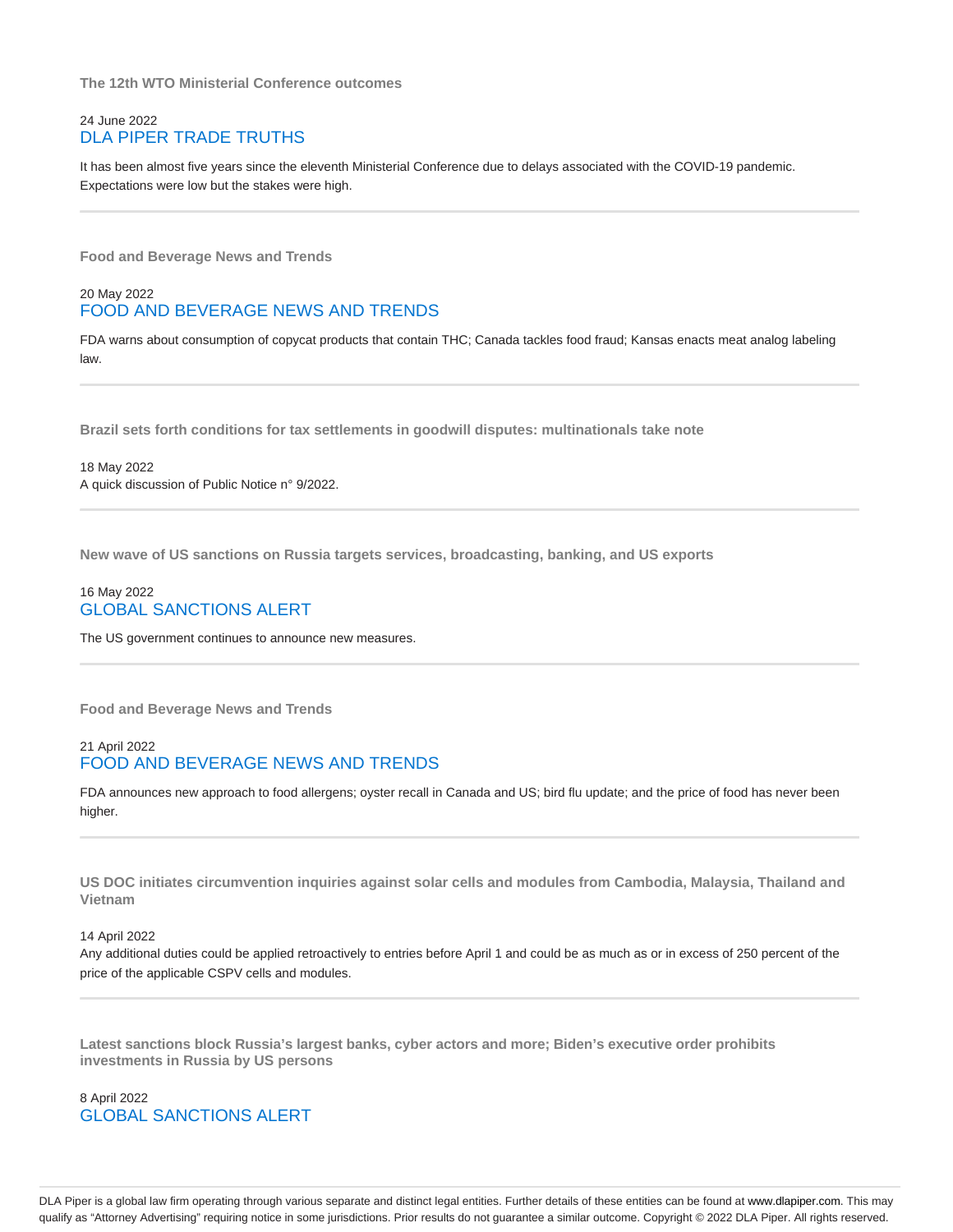Two of Russia's largest banks, Sberbank and Alfa-Bank, which had previously been subject to narrower restrictions, have now been blocked.

**New antidumping duty petition: certain preserved mushrooms from France, the Netherlands, Poland and Spain – consequences for industry and downstream consumers**

#### 6 April 2022

The petitioner seeks the imposition of antidumping duties on imports of the preserved mushrooms from each of the four countries.

**New antidumping and countervailing duty petition: white grape juice concentrate from Argentina – consequences for industry and downstream consumers**

5 April 2022 Key details of the petition.

**US escalates sanctions targeting Russian evasion networks, tech companies and cyber actors; signals more sanctions are on the way**

#### 5 April 2022 GLOBAL SANCTIONS ALERT

These new measures supplement the extensive measures previously announced by the US government.

**Focus on the energy sector**

## 29 March 2022 UNDERSTANDING THE UK NATIONAL SECURITY & INVESTMENT REGIME PODCAST

What is the impact of the regime on the energy sector? Sarah Smith is joined by competition partner, Sam Szlezinger, and DLA Piper's energy sector specialist, Andreas Gunst, to anaylse which activities are likely to be caught.

**New wave of US sanctions targets Russian Duma, additional elites, defense entities; BIS extends export controls to more than 100 Russian aircraft**

## 29 March 2022 GLOBAL SANCTIONS ALERT

The latest sanctions affect all members of the Duma, Russian elites, bank executives and board members, and Russian defense firms, and BIS has extended export controls to certain Russian aircraft.

**US lifts Section 232 tariffs on steel and aluminum from the UK effective June 1, 2022**

#### 28 March 2022

The US-UK agreement includes novel requirements that deserve special attention.

**Blockchain and Digital Assets News and Trends**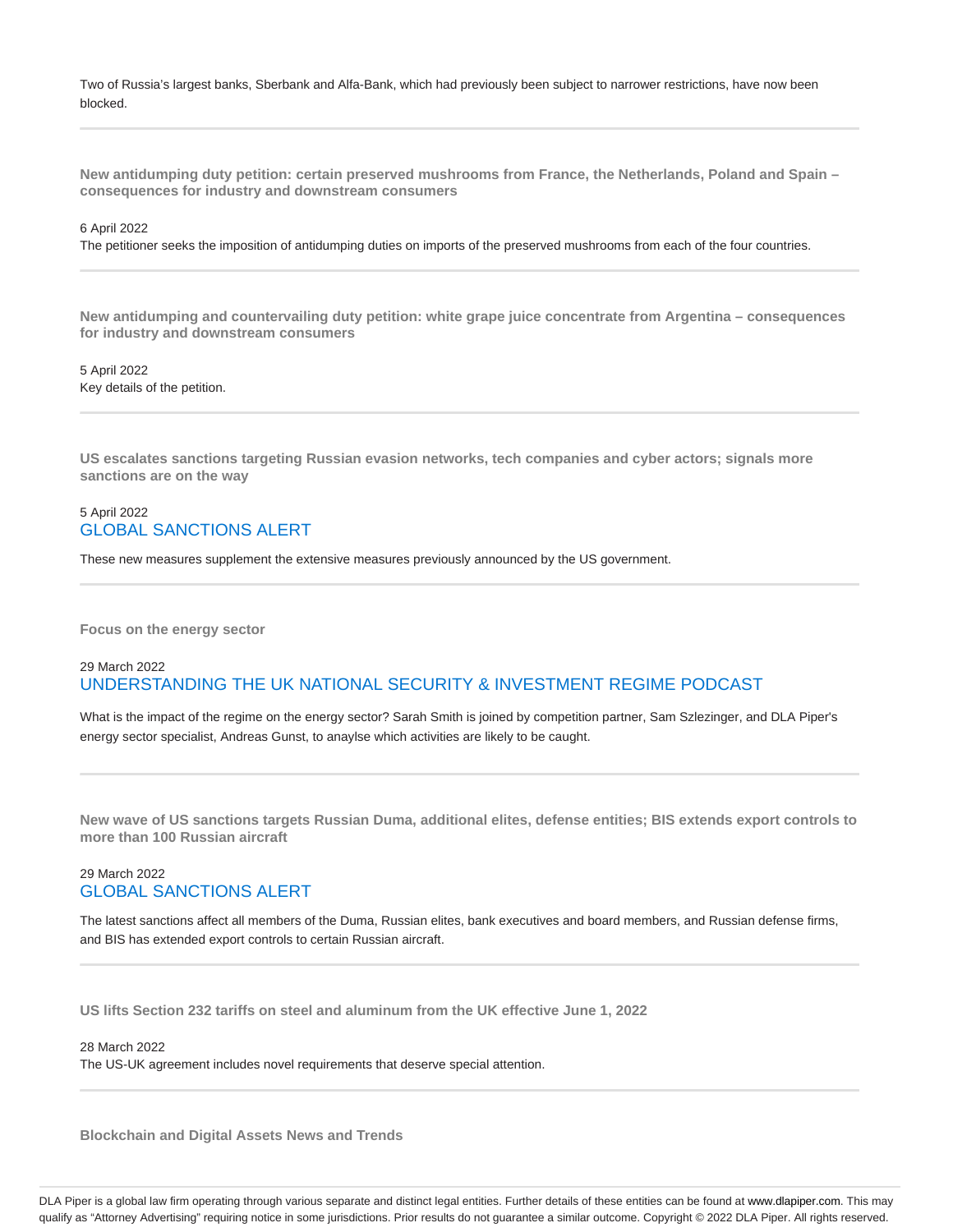## 18 March 2022 BLOCKCHAIN AND DIGITAL ASSETS NEWS AND TRENDS

Biden EO aims to protect digital asset consumers; UK authorities seize NFTs; Ukraine receiving crypto donations.

**US announces new trade restrictions against Russia as well as a new round of sanctions against Russian political elites**

## 16 March 2022 GLOBAL SANCTIONS ALERT

Many of the newly announced measures will require Congressional action.

**US sanctions Russian energy sector while allowing various energy-related activities to continue**

#### 9 March 2022 GLOBAL SANCTIONS ALERT

Today's actions further restrict commercial activity and increase risks of sanctions violations by well-intentioned companies.

**Global Sanctions Update**

#### 8 March 2022 GLOBAL SANCTIONS ALERT

Our International Trade team have summarised the latest developments in global sanctions and how to navigate the implications on your business.

**Canadian sanctions in response to Russian military actions against Ukraine**

#### March 7, 2022 GLOBAL SANCTIONS ALERT

The Government of Canada has recently announced a series of new economic sanctions in response to Russia's invasion of and continued military actions against Ukraine.

**US continues to escalate sanctions against Russia and Belarus**

## 4 March 2022 GLOBAL SANCTIONS ALERT

White House announces new sanctions while putting in place extensive new export control measures against Russia and Belarus; DOJ announces Task Force KleptoCapture; OFAC closes some loopholes.

**Ukraine crisis: updates to UK, EU and US sanctions in the second 'phase' of the international response**

# 1 March 2022 GLOBAL SANCTIONS ALERT

As at 6pm GMT on Monday, 28 February 2022, and in addition to those measures outlined in the 'first phase' of the international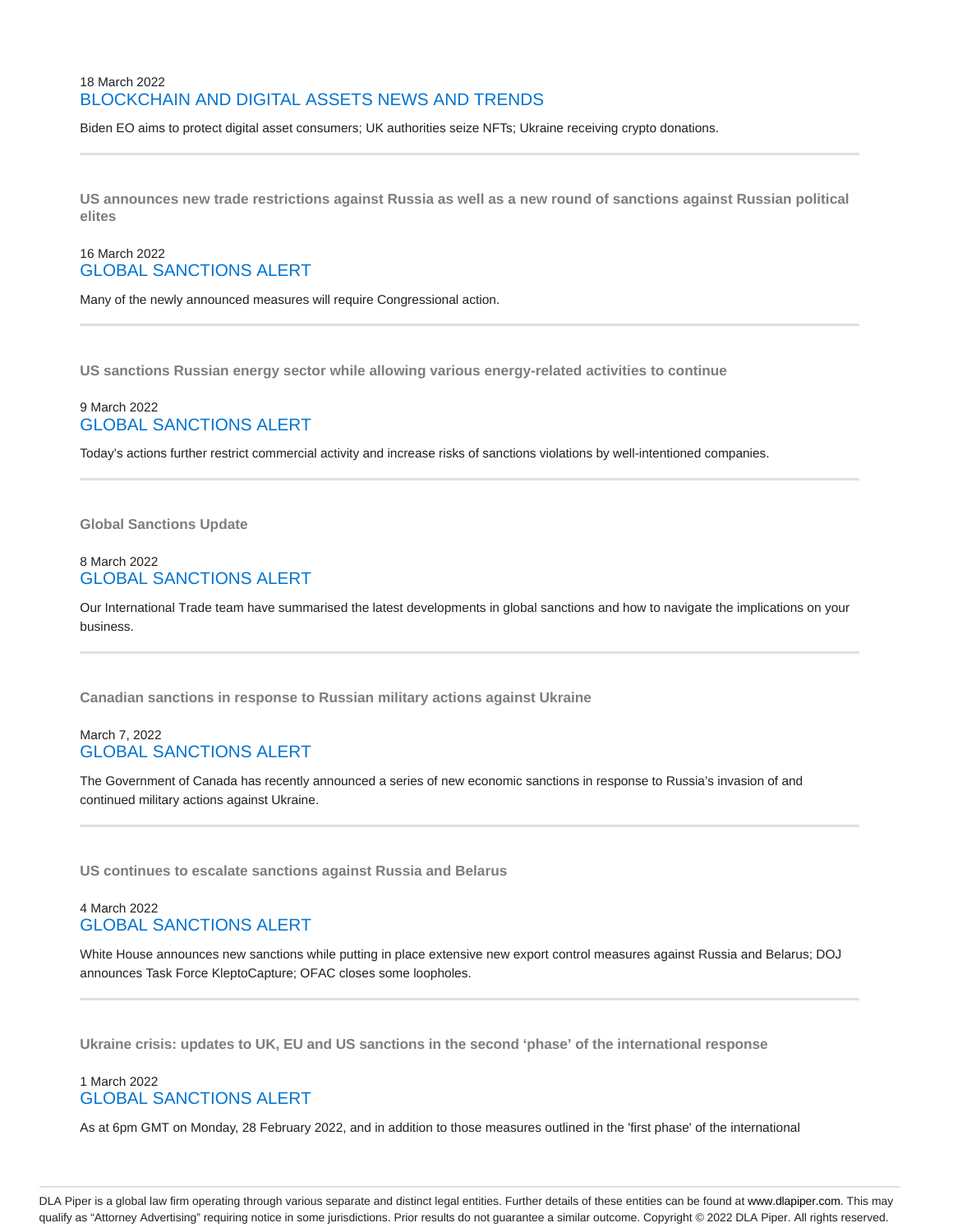**US escalates its sanctions regime against Russia, targeting its financial system**

#### 28 February 2022 GLOBAL SANCTIONS ALERT

And additional measures are expected to be announced by the US and its allies in the coming days

**US imposes further sanctions and export controls against Russia**

#### 25 February 2022 GLOBAL SANCTIONS ALERT

The White House emphasized that these newly announced sanctions and export controls will be complemented with similar measures imposed by US allies and partners.

**New US sanctions in response to Russia's actions against Ukraine**

#### 23 February 2022 GLOBAL SANCTIONS ALERT

Additional sanctions are expected that will target Russia's financial, technology, and defense sectors.

**The US, EU and UK implement the 'first phase' of New Sanctions in response to Russia's recognition of the independence of the Donetsk and Luhansk regions**

#### 23 February 2022 GLOBAL SANCTIONS ALERT

Providing you an up to date summary of the latest US, EU and UK "first phase" sanctions in response to Russia's recognition of the independence of the Donetsk and Luhansk regions.

**Focus on the public sector**

## 22 February 2022 UNDERSTANDING THE UK NATIONAL SECURITY & INVESTMENT REGIME PODCAST

What is the impact on the public sector? Sarah Smith talks to Richard Bonnar, a partner in the Intellectual Property and Technology team, and Martin Strom, a senior associate in the competition team to discuss the impact on the sector, including the "Critical Suppliers to Government" and "Suppliers to the Emergency Services" sectors.

**Being extorted? DOJ issues new FCPA guidance on the duress defense – but questions remain**

#### 17 February 2022

Considerations for companies operating in high-risk environments.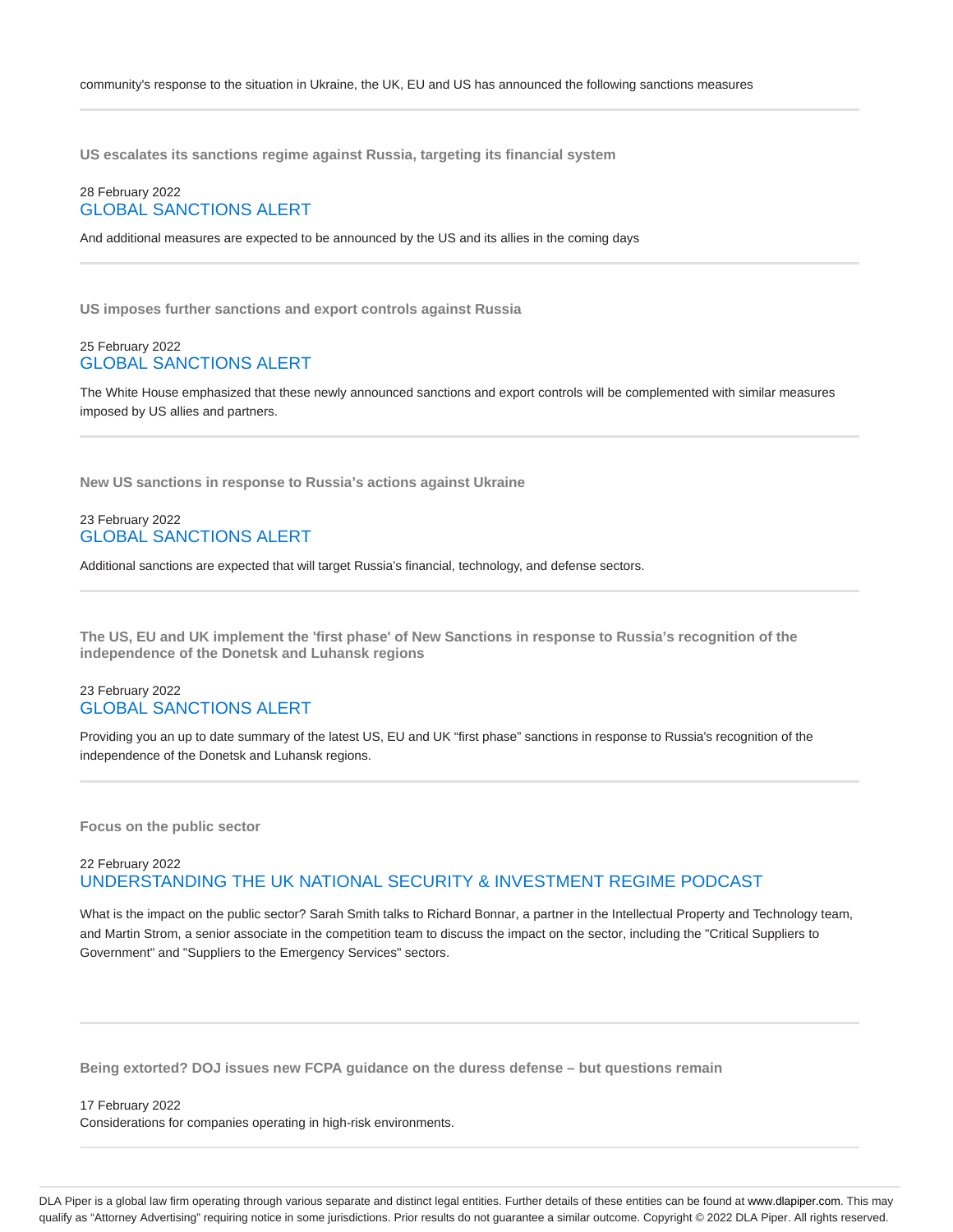**The long-awaited solar panel tariff decision is here – key points for industry stakeholders**

10 February 2022 A still challenging path.

**US lifts Section 232 tariffs on steel from Japan, effective April 1, 2022**

#### 10 February 2022 Beginning April 1, 2022, steel from Japan will be subject to a tariff-rate quota (TRQ), allowing a yearly set volume to enter the US tariff-free.

**Canada develops GHG offset regulations**

8 February 2022

The System will work in tandem with existing provincial and territorial systems to develop a consistent suite of requirements for transferability and fungibility of GHG offset credits across Canada.

**Focus on the transport sector**

#### 8 February 2022 UNDERSTANDING THE UK NATIONAL SECURITY & INVESTMENT REGIME PODCAST

In this episode, Sarah Smith is joined by Richard Jenkinson and global chair of DLA Piper's Infrastructure, Construction and Transport sector, Martin Nelson-Jones. They discuss the impact of the regime on the transport sector in relation to ports and harbours, as well as airports and air traffic control.

**Bank Regulatory News and Trends**

#### 3 February 2022 BANK REGULATORY NEWS AND TRENDS

Administration seeks to fill key banking regulatory posts.

**2021 has a lesson for 2022: Commodities sector, it's time to check your export and sanctions compliance programs**

25 January 2022

Key developments in economic sanctions and export controls are materially increasing companies' compliance risk this year, particularly for the commodities sector.

**US Department of Homeland Security seeks comments on implementation of Uyghur Forced Labor Prevention Act**

24 January 2022 Considerations for US importers and entities with supply chains that may involve China.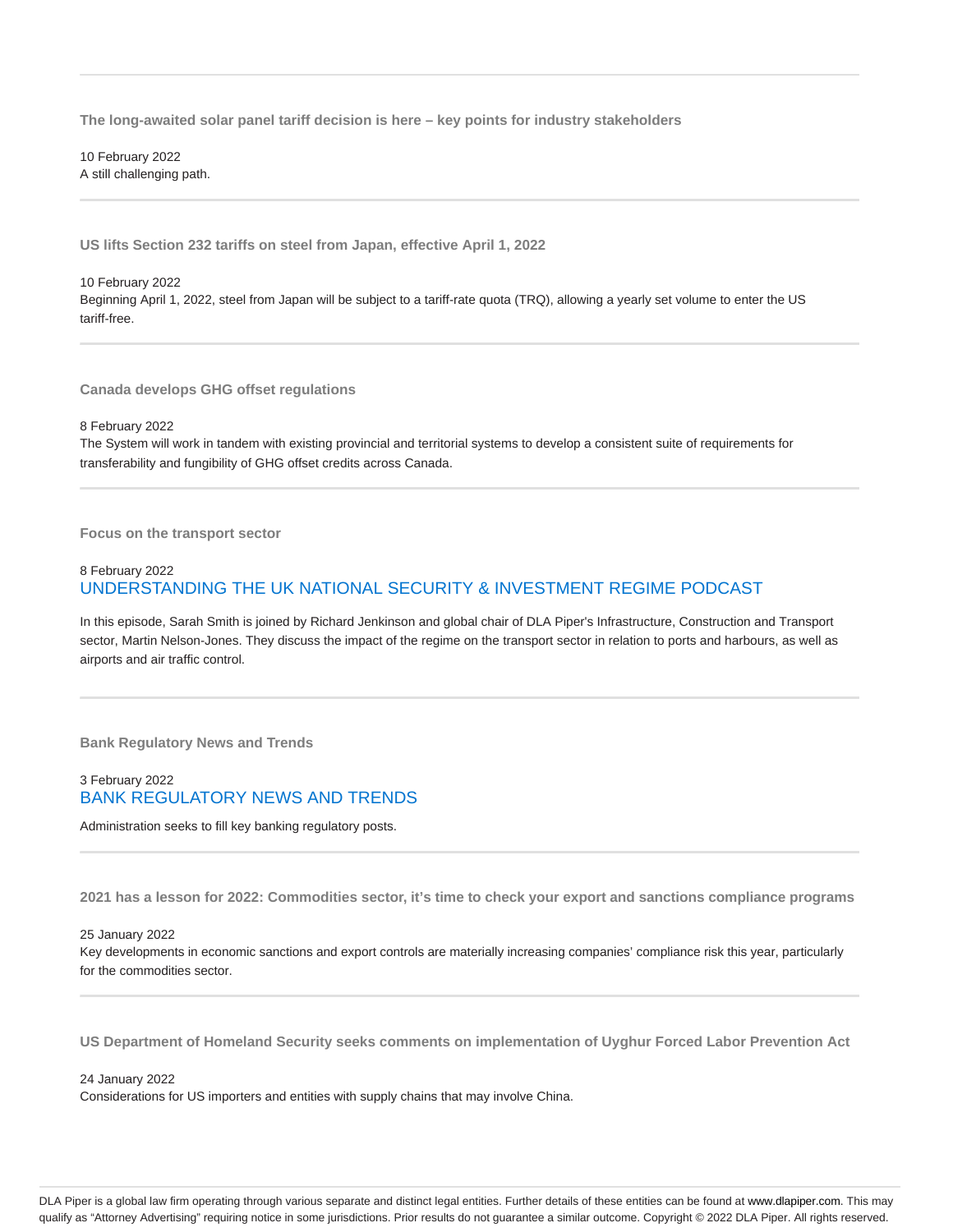**New antidumping and countervailing duty petition: Sodium nitrite from India and Russia – consequences for industry and downstream consumers**

18 January 2022

The petitioner alleges dumping margins ranging from 60.3 percent to 75.1 percent for India and from 187.8 percent to 265.5 percent for Russia.

**New antidumping and countervailing duty petition: barium chloride from India – consequences for industry and downstream consumers**

#### 18 January 2022

The petitioner alleges a dumping margin of 235.88 percent along with an unspecified total level of subsidies of at least 1 percent.

**The WTO and Green Trade: Global solutions to solve a global problem**

#### 11 January 2022 DLA PIPER TRADE TRUTHS

The WTO have announced three new environmental initiatives. The initiatives provide dedicated forums where businesses can discuss with international stakeholders and decision-makers. Allowing parties to come together to find creative legal, regulatory and public policy solutions to global environmental challenges.

**DLA Piper's Sanctions Matrix – January issue**

## 6 January 2022 GLOBAL SANCTIONS ALERT

The Sanctions Matrix is designed to provide a "one-stop-shop" for developments in the scope and content of sanctions-related legislation. The January edition covers the recent expansion of sanctions targeting Belarus and the development of new US restrictions targeting Ethiopia.

**New antidumping duty petition: lemon juice from Brazil and South Africa – consequences for industry and downstream consumers**

5 January 2022 The petitioner alleges dumping margins of 555.22 percent for Brazil and 128.61 percent for South Africa.

**New antidumping and countervailing duty petition: Steel nails from India, Oman, Sri Lanka, Thailand and Turkey – consequences for industry and downstream consumers**

4 January 2022 Key details.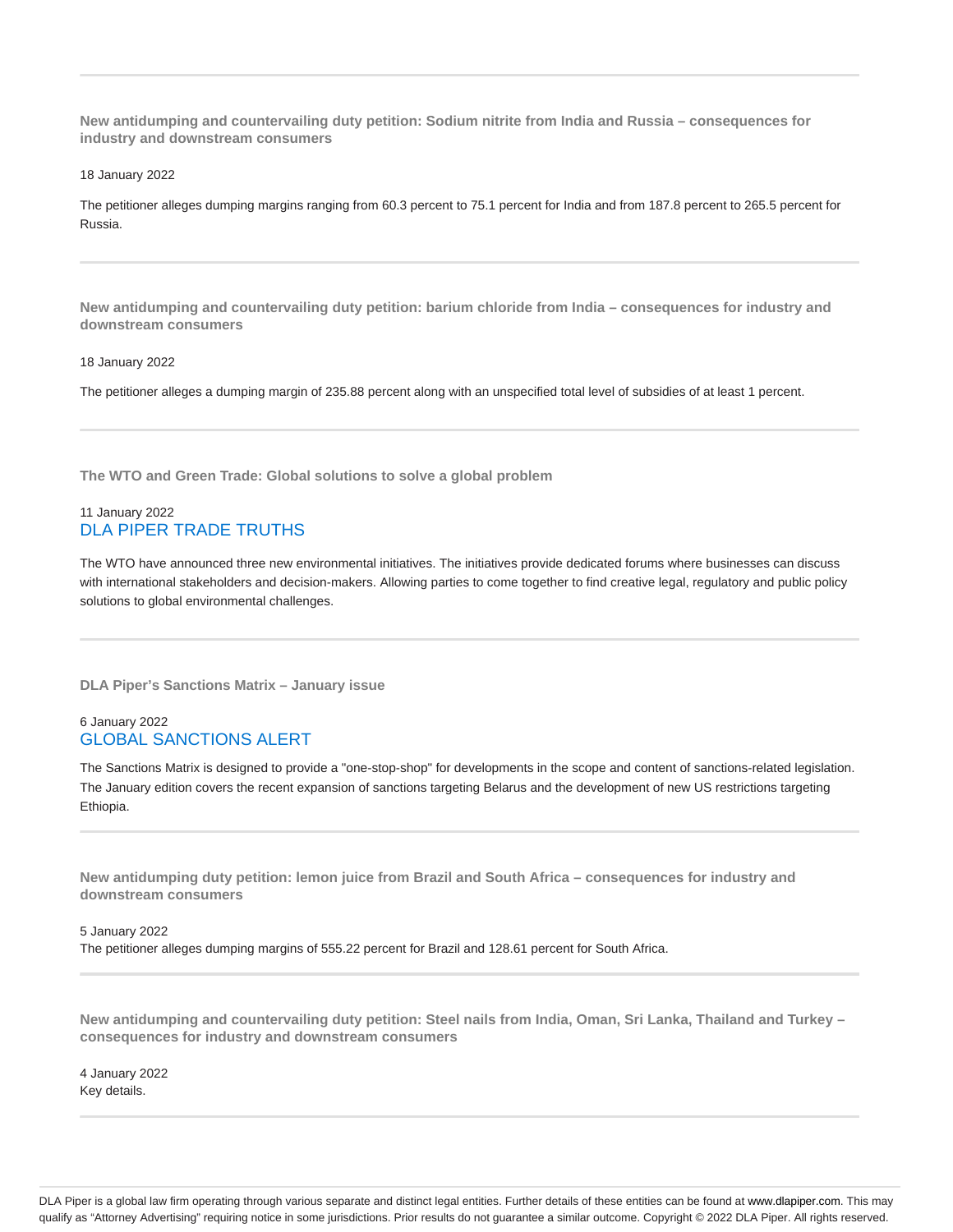**US government to implement multi-pronged export controls and sanctions measures against Cambodia**

8 December 2021 The measures will take immediate effect.

**Food and Beverage News and Trends**

#### 2 December 2021 FOOD AND BEVERAGE NEWS AND TRENDS

Suspend imports of fresh beef from Brazil, US cattle group says; plant-based producers take new approach in suit over Oklahoma labeling law; plus salt, soda, and news from Hawaii

**New antidumping duty petition: emulsion styrene-butadiene rubber from the Czech Republic, Italy and Russia – consequences for industry and downstream consumers**

22 November 2021 Key details.

**Food and Beverage News and Trends**

#### 12 November 2021 FOOD AND BEVERAGE NEWS AND TRENDS

Avoid foods with glittery garnishes, CDC says; USDA considers whether Salmonella should be declared an adulterant; soaring energy costs this year may mean widespread food shortages next year.

**Treasury releases 2021 Sanctions Review: Its key recommendations and their implications for the private sector**

## 28 October 2021 GLOBAL SANCTIONS ALERT

The Report puts into perspective recent Biden Administration sanctions while helping to forecast what will come.

**Bank Regulatory News and Trends**

## 19 October 2021 BANK REGULATORY NEWS AND TRENDS

Federal banking regulators issue due diligence guidance on community bank-fintech relationships.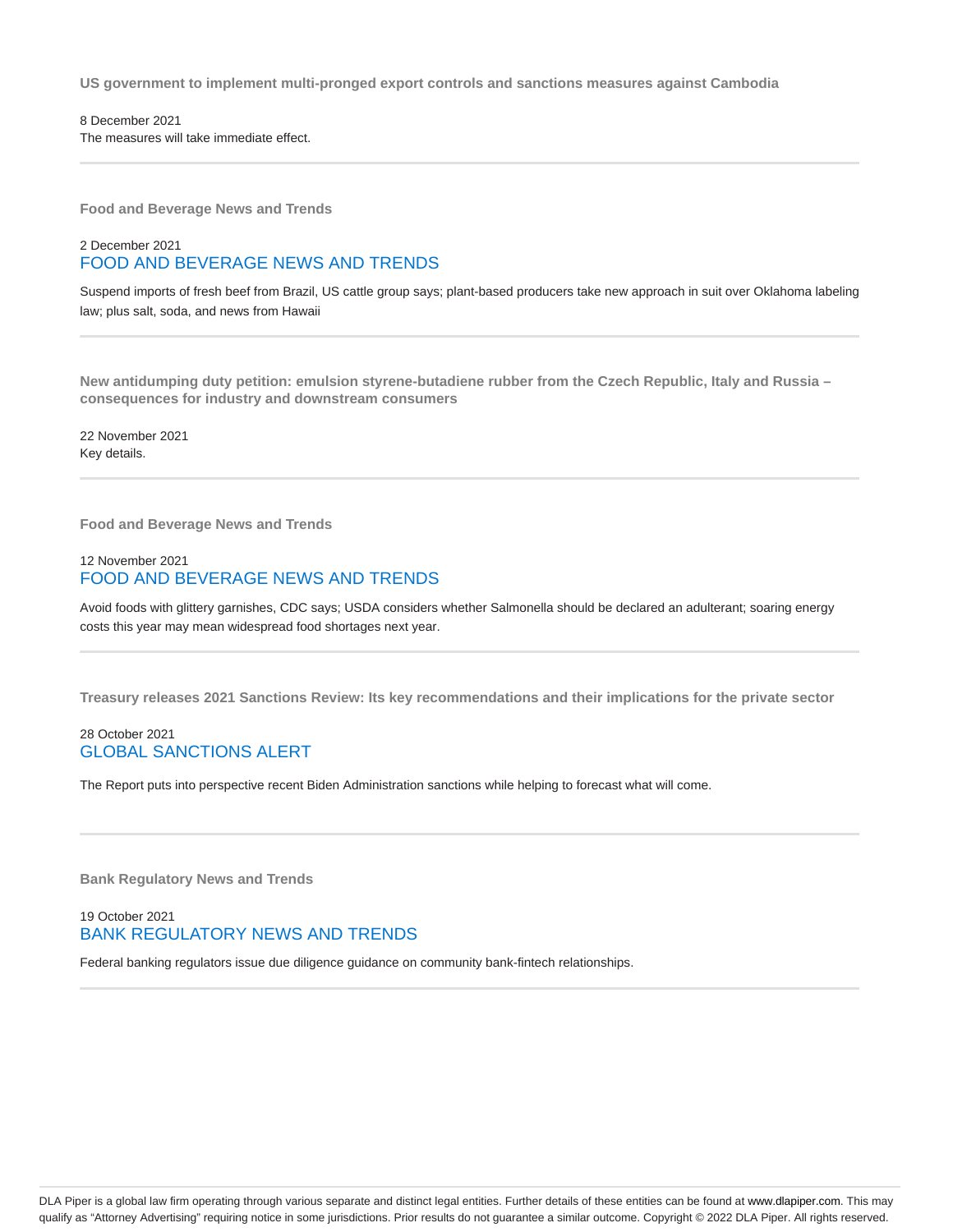**New antidumping and countervailing duty petition: Oil country tubular goods from Argentina, Mexico, the Republic of Korea, and Russia – consequences for industry and downstream consumers**

8 October 2021

US AD and CVD investigations can result in the imposition of substantial duties in addition to already applicable duties and tariffs.

**US Trade Representative seeks comments on possible reinstatements of previously extended exclusions to Section 301 tariffs**

6 October 2021 Interested parties should consider submitting comments in support or opposition to any possible reinstatement.

**New antidumping and countervailing duty petition: Freight rail coupler systems and components from China – consequences for the industry and downstream transportation companies**

4 October 2021 The preliminary ITC injury determination must be made by November 15, 2021.

**Export controls: the EU's new dual-use regime**

#### 27 September 2021 DLA PIPER TRADE TRUTHS

The EU has amended numerous aspects of the export control regime by implementing the Recast Dual Use Regulation which governs EU exports of dual-use items. We summarise the key changes and what you'll need to know about dual-use items.

**Commodities News and Trends**

## 20 September 2021 COMMODITIES NEWS AND TRENDS

Brazil and Argentina lead the way in biofuels; CFTC: we will support transition to a low-carbon economy; is the end in sight for the shaledriven pipeline building boom?

**Further postponement of post-Brexit border checks in Great Britain**

#### 16 September 2021 DLA PIPER TRADE TRUTHS

On 14 September 2021, Lord David Frost, the Brexit Minister, announced an additional delay to the introduction of stage 2 and 3 of the post-Brexit Border Operating Model. This article outlines the details of that delay and what it means for businesses.

**DLA Piper's Sanctions Matrix – September issue**

7 September 2021

The September issue of DLA Piper's Sanction Matrix offers latest developments on key sanctions-related legislation. This issue highlights extensions of measures targeting Belarus, the softening of sanctions targeting Egypt and Tunisia and the imposition of the UK's Global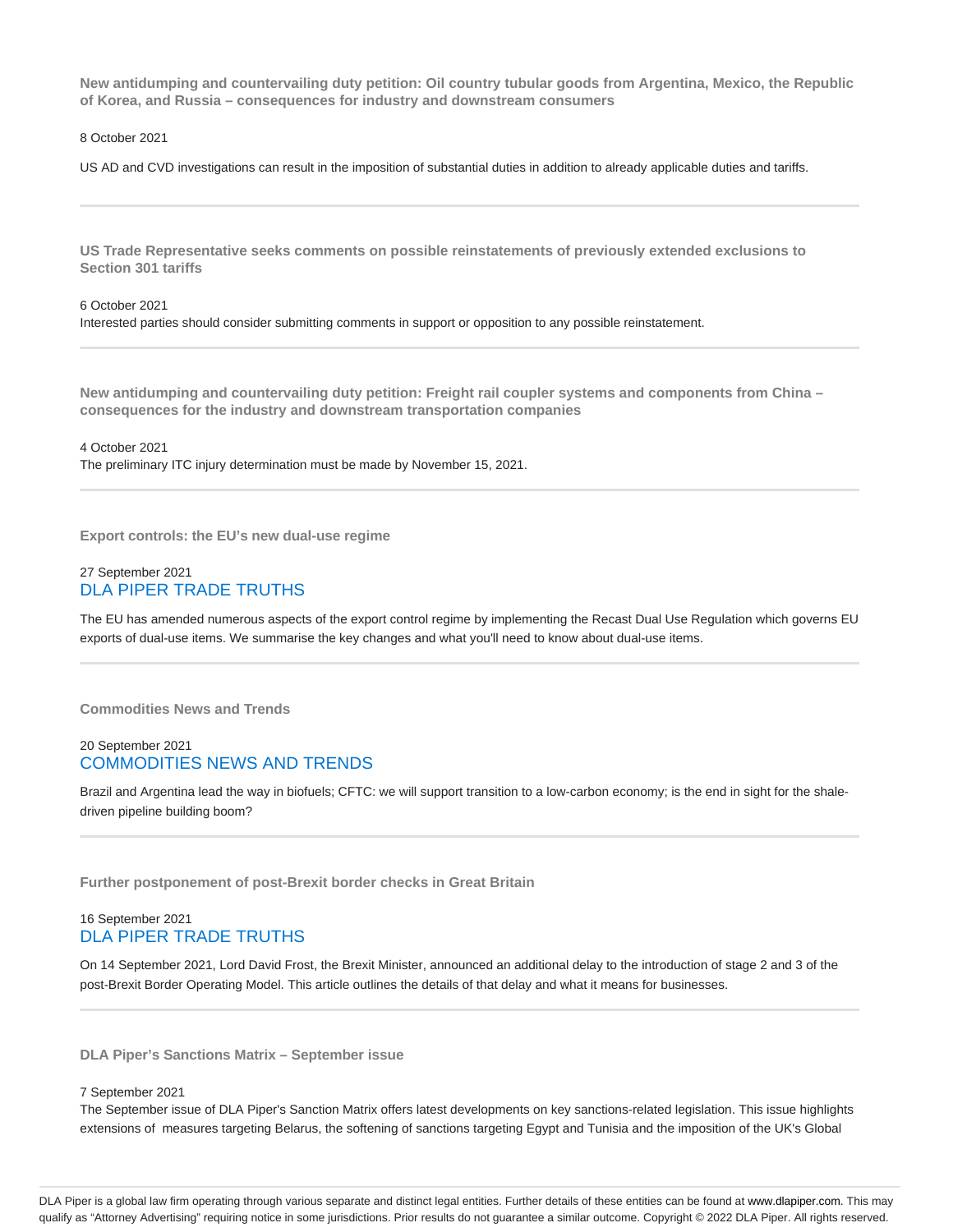**Subject to the EAR: When is a non-US product free from the EAR?**

#### 25 August 2021

When does a non-US-made product incorporating US-origin components or technology escape the technical jurisdiction of the EAR? This article outlines the exemptions possible, and explains the application of the second incorporation rule.

**When are non-US products incorporating US products free from US jurisdiction?**

#### 25 August 2021 DLA PIPER TRADE TRUTHS

This summary article provides key points to consider as well exemptions possible if your non-US manufactured products are subject to US reexport authorization requirements.

**Bank Regulatory News and Trends**

#### 23 July 2021 BANK REGULATORY NEWS AND TRENDS

Executive order on promoting competition includes banking and consumer finance provisions.

**New proposed regulations aim to standardize non-preferential origin determinations for imports from Canada and Mexico**

19 July 2021 Companies have the opportunity to present written comments on all aspects of the Proposed Rule by August 5, 2021.

**New antidumping duty petition: Acrylonitrile-butadiene rubber from France, Mexico and the Republic of Korea – consequences for exporters and US importers**

8 July 2021 Key details and implications.

**New antidumping and countervailing duty petition: Urea ammonium nitrate solutions from Russia and Trinidad and Tobago – consequences for exporters and US importers**

#### 7 July 2021

The petitioners additionally allege that the governments of Russia and Trinidad and Tobago are providing unfair subsidies to their countries' producers and exporters of urea ammonium nitrate to the US.

**Impact on the US solar, silicon and related industries of new US government actions aimed to address labor practices in Xinjiang**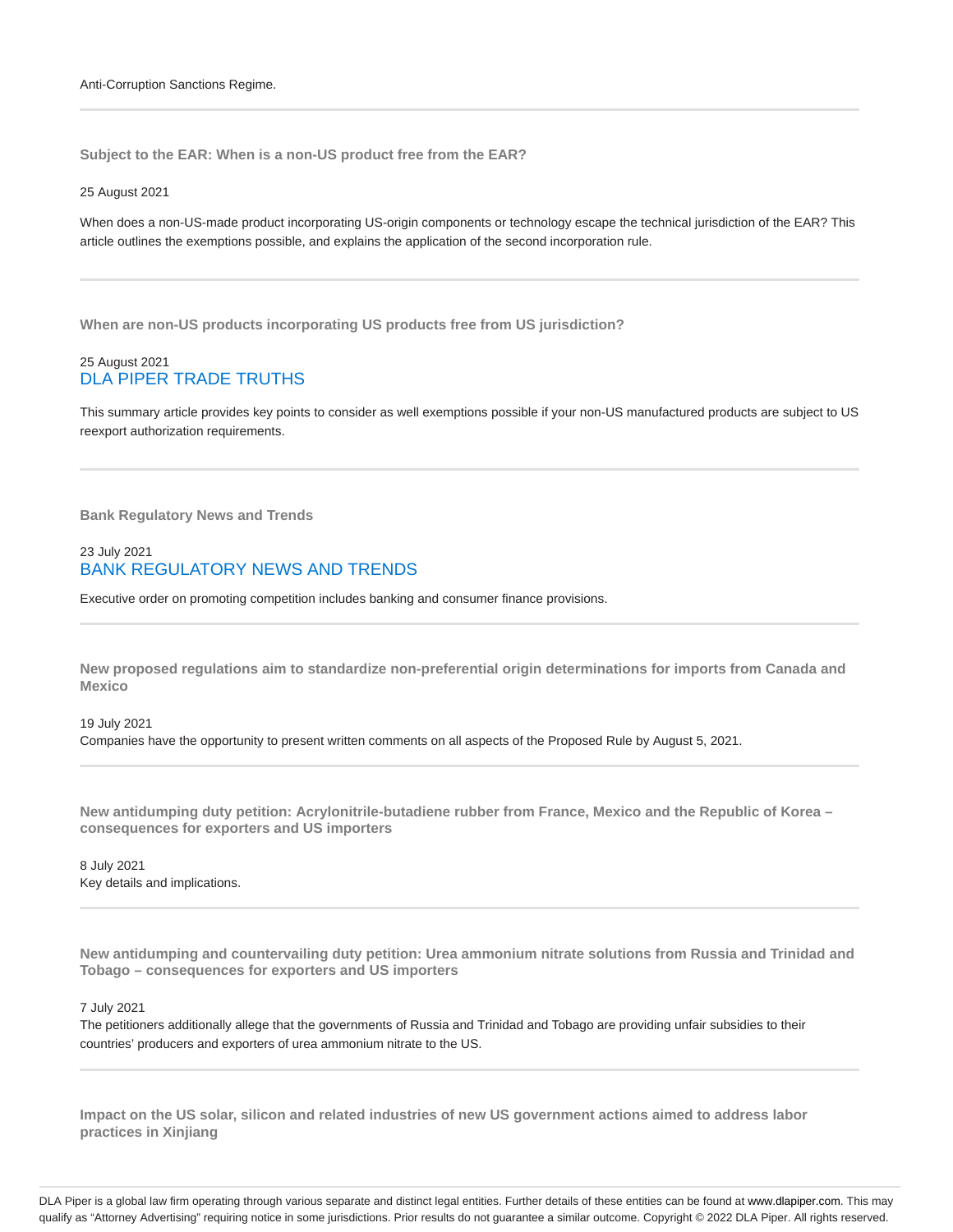**Bank Regulatory News and Trends**

## 13 May 2021 BANK REGULATORY NEWS AND TRENDS

Senate votes to repeal OCC's "true lender" rule, House expected to follow suit.

**President Biden issues broad-ranging Executive Order on cybersecurity**

13 May 2021 The EO sets forth new requirements for federal agencies and government service providers.

**The Russia sanctions and their impacts on commodities companies: Action steps for companies engaged in transactions with Russian gas and energy companies**

11 May 2021 Implications of key provisions in President Biden's Executive Order.

**Establishment of new freeports in England**

## 29 April 2021 DLA PIPER TRADE TRUTHS

England announced the location of eight new freeports with the hope they will act as national hubs for global trade and investment across the UK; promote regeneration and job creation as part of the Government's commitment to "levelling up"; and provide hotbeds for innovation.

**New antidumping duty petition: Raw honey from Argentina, Brazil, India, Ukraine and Vietnam – consequences for exporters and US importers**

26 April 2021 Key details and considerations.

**US government announces sweeping sanctions against Russia**

## 16 April 2021 GLOBAL SANCTIONS ALERT

The newly imposed sanctions represent a significant escalation and addition to the sanctions architecture put in place by the Obama and Trump Administrations.

**New antidumping and countervailing duty petition: Walk-behind snow throwers and parts from China – consequences for exporters and US importers**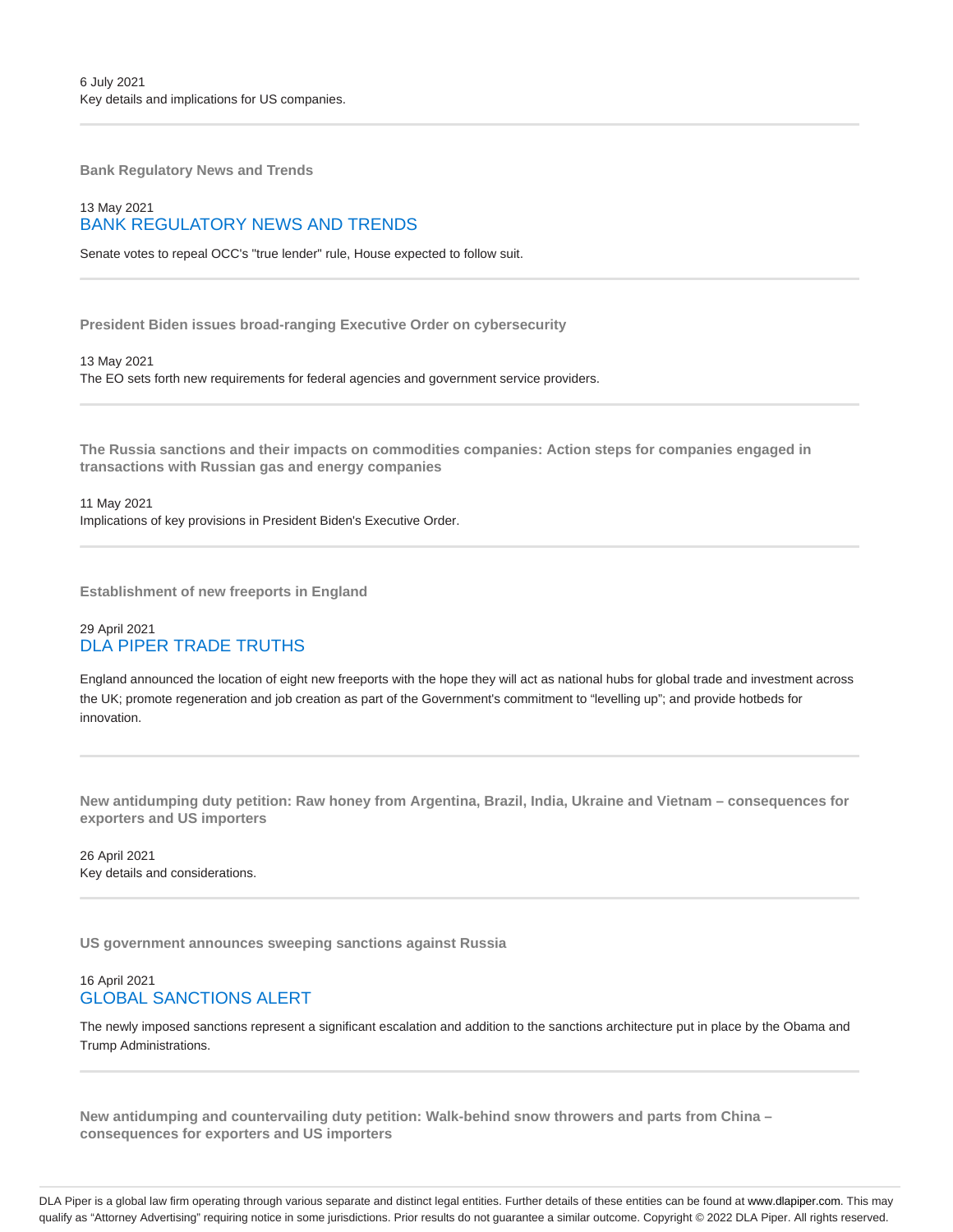The petition alleges that certain walk-behind snow throwers and parts from China are being sold in the US at less than fair value.

**Latest regulatory changes reduce burden for software and technology companies under US export controls**

#### 6 April 2021

Revisions to the US Export Administration Regulations implement changes to Export Controls for Conventional Arms and Dual-Use Goods and Technologies.

**New antidumping and countervailing duty petition: Organic soybean meal from India – consequences for exporters and US importers**

#### 5 April 2021

Foreign producers, exporters and importers should have a strategy for addressing AD and CVD investigations, including possible participation.

**Postponement of post-Brexit border checks in Great Britain**

#### 23 March 2021 DLA PIPER TRADE TRUTHS

The UK Government introduced a Border Operating Model for a phased introduction of full customs and regulatory checks on imports from the EU into Great Britain. It gives supply-chain managers six months more to ensure affected EU imports are ready for the new SPS checks which will be put in place from October.

**Bank Regulatory News and Trends**

#### 3 March 2021 BANK REGULATORY NEWS AND TRENDS

OCC halts publication of proposed fair access rule.

**New antidumping and countervailing duty petition filed against imports of granular polytetrafluoroethylene resin from India and Russia: Consequences for exporters and US importers**

2 February 2021 Key details and implications.

**China's Blocking Rules: New trade-compliance dilemmas for third-country companies**

25 January 2021 The Blocking Rules respond to the increased use of "secondary" economic sanctions and export controls by the US.

**Bank Regulatory News and Trends**

12 January 2021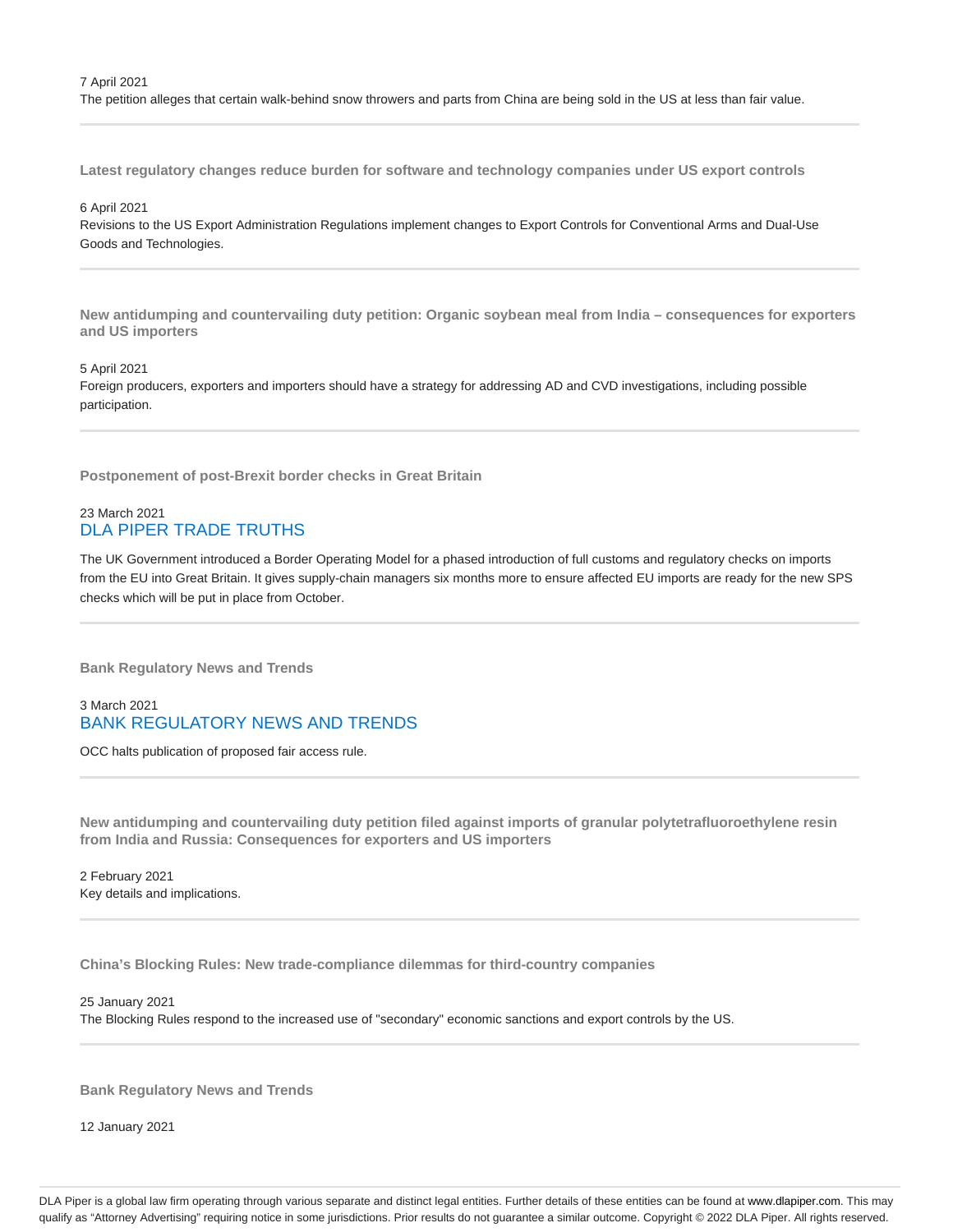## BANK REGULATORY NEWS AND TRENDS

AML overhaul becomes law.

**What happens when trade goes wrong? Understanding trade remedies and what they mean for you**

## 7 January 2021 DLA PIPER TRADE TRUTHS

Trade remedies have previously been assessed and implemented by the EU on behalf of the UK under the multilateral WTO framework. From 1 January 2021, the UK has implemented an independent trade remedies framework; the aim being to defend UK business interests from potentially injurious market distortion.

**Bank Regulatory News and Trends**

## 25 November 2020 BANK REGULATORY NEWS AND TRENDS

Treasury asks Fed to return unused emergency lending funds; Fed reluctantly agrees.

**Continuity or Change? Procurement Rules after Brexit**

#### 12 November 2020 DLA PIPER TRADE TRUTHS

This weeks edition of DLA Piper Trade Turths, we look at how the UK's accession to the WTO's plurilateral procurement agreement is likely to change the UK's procurement regime at the end of the Transition Period.

**New antidumping duty petition filed against imports of polyester textured yarn from Indonesia, Malaysia, Thailand, and Vietnam: Consequences for exporters and US importers**

#### 2 November 2020

Additional duties can be imposed if the DOC determines that imported goods are dumped and the ITC determines that the domestic industry is materially injured or threatened with such injuries.

**A "Global Britain" – the UK's changing role at the World Trade Organisation**

#### 29 October 2020 DLA PIPER TRADE TRUTHS

This edition of Trade Truths looks at how Brexit will change the UK's relationship with the WTO and sheds light on the election of the new WTO Director-General, and what this means for the UK's post-Brexit future.

**Bank Regulatory News and Trends**

29 October 2020 BANK REGULATORY NEWS AND TRENDS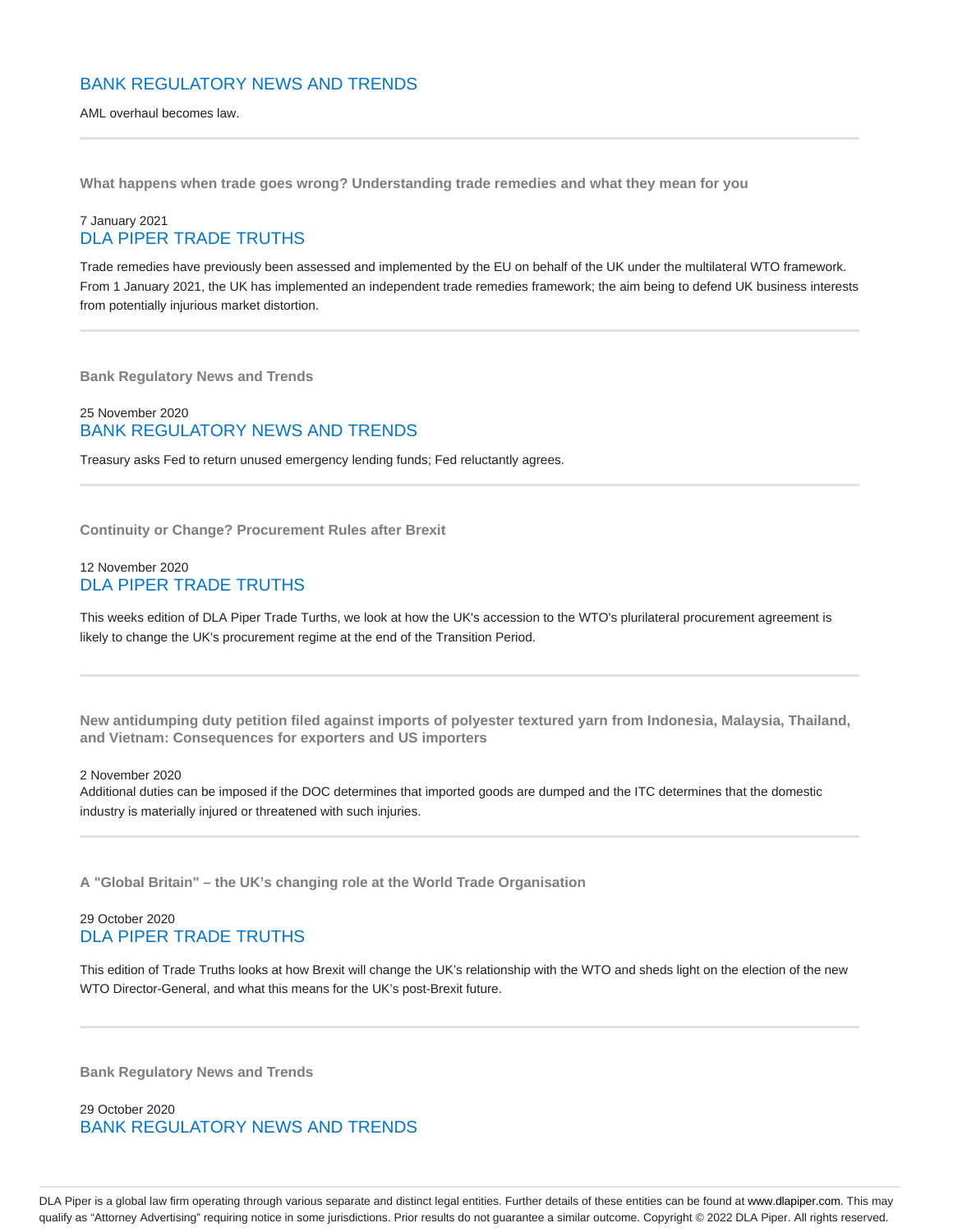**Chile: Drafting arbitration clauses in international contracts – practical aspects**

26 October 2020 International arbitration has expanded considerably in recent years in Chile.

**State aid: Levelling the playing field or moving the goalposts?**

#### 21 October 2020 DLA PIPER TRADE TRUTHS

The European Commission unveiled plans on 17 June 2020 to take a tougher line on subsidised foreign companies in the EU market. Under this proposal, the Commission seeks to "safeguard critical EU companies" in strategic industries such as pharma and agri-food so that they do not fall victim to "hostile takeovers conducted by large dominant player".

**Release of Hong Kong Autonomy Act report paves way for sanctions against foreign financial institutions**

19 October 2020 The report was required under the Hong Kong Autonomy Act.

**Rules of Origin - what you need to know**

## 9 October 2020 DLA PIPER TRADE TRUTHS

With less than two months before the end of the Brexit Transition Period, importers and exporters of goods between the UK and both the EU, and the rest of the world, are preparing for the impact of significant changes to UK and EU trading arrangements upon their businesses and operations. Recent articles in the DLA Piper Trade Truths series have examined the realities of trading on so-called 'World Trade Organisation (WTO) terms', should there be no deal at the end of the Transition Period, including the impact on customs procedures and tariffs on goods, together with the UK's post-Brexit trading landscape.

**Bank Regulatory News and Trends**

#### 2 October 2020 BANK REGULATORY NEWS AND TRENDS

FinCEN to require minimum AML standards for banks lacking federal functional regulator.

**Beyond the EU-UK Negotiations: Planning for trade with the rest of the world after Brexit**

#### 30 September 2020 DLA PIPER TRADE TRUTHS

Whilst clients are rightly focused on the current status of negotiations between the UK and EU, some 12 weeks before the end of the Transition Period, it is easy to lose sight of the impact of Brexit on the UK's trading relationship with the rest of the world and the commercial consequences of this for businesses.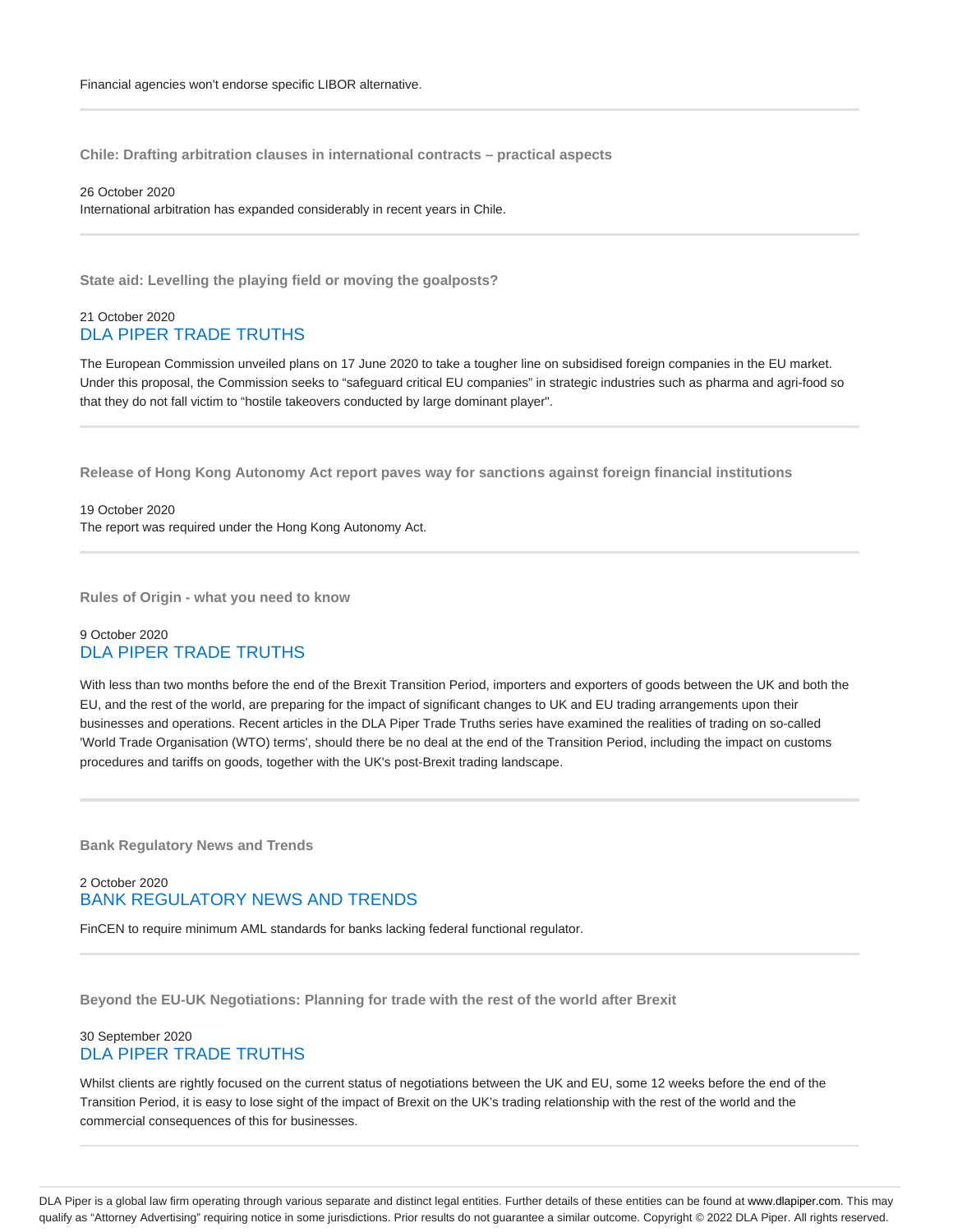**Trading on WTO terms – what does it actually mean for your business?**

#### 24 September 2020 DLA PIPER TRADE TRUTHS

It is now more important than ever to prepare your business for trading on WTO terms. In the third Trade Truths article, we outline the key principles of the WTO, what trading on WTO terms means for the goods and services sectors, and how you can best prepare your business for the end of the transition period.

**Bank Regulatory News and Trends**

#### 9 September 2020 BANK REGULATORY NEWS AND TRENDS

FDIC finds bank profits down 70 percent in second quarter; liquidity and capital levels stay strong.

**DLA Piper launches Trade Truths**

#### 8 September 2020 DLA PIPER TRADE TRUTHS

In our first article we discuss how trade policy is developed and implemented in the UK and EU.

**Proposed changes to US Department of Commerce antidumping and countervailing duty regulations: Consequences for exporters and US importers**

#### 31 August 2020

The proposed changes are likely to increase the risk of importers being exposed to unexpected additional duties; foreign producers and exporters could be forced to reduce or cease shipping to the US due to AD and/or CVD duties.

**New national security regulations subject more insurance sector transactions to CFIUS review**

20 August 2020 Transactions in the insurance sector are squarely in the CFIUS crosshairs.

**US moves forward on enhanced securities regulations focusing on Chinese companies**

#### 17 August 2020

Latest developments in US efforts to address the financial risks posed by emerging market companies.

**The US-Mexico-Canada Agreement: A summary of changes in Mexico's laws**

6 August 2020

Mexico makes sweeping changes to an array of laws.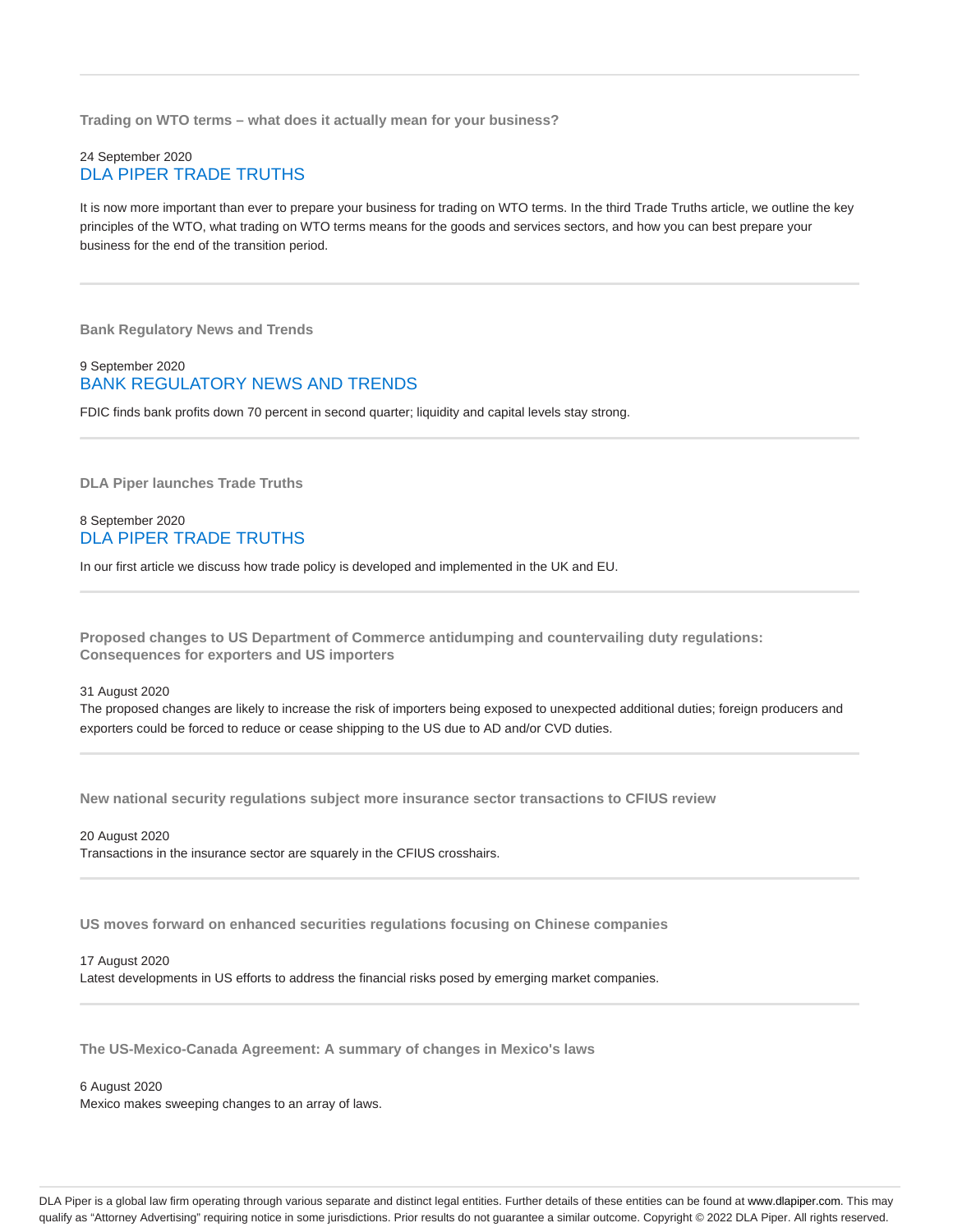**New antidumping and countervailing duty petitions filed against imports of seamless carbon and alloy steel standard, line and pressure pipe from the Czech Republic, the Republic of Korea, Russia and Ukraine: Consequences for exporters and US importers**

16 July 2020

Duties can be imposed if the DOC determines that imported goods are dumped and/or subsidized and if the ITC also determines that the domestic industry is materially injured or threatened with such injury by reason of subject imports.

**Procurement Law Reform - Let's start a discussion**

#### 9 July 2020

DLA Piper's panel discussion webinar held on 1 July 2020 had a lively debate on the merits of potential options for reform and which changes might produce a better model for procurement regulation in the UK post Brexit. This is the first of a series of bitesize summary reports providing feedback from the debate.

**New antidumping and countervailing duty petitions filed against imports of standard steel wire mesh from Mexico: Consequences for exporters and US importers**

#### 7 July 2020

Duties can be imposed if the DOC determines that imported goods are dumped and/or subsidized and if the ITC also determines that the domestic industry is materially injured or threatened with such injury by reason of subject imports.

**New countervailing duty petitions filed against phosphate fertilizer imports from Morocco and Russia: Consequences for exporters and US importers**

#### 1 July 2020

US CVD investigations can result in the imposition of substantial duties, in addition to other already applicable duties and tariffs.

**Are you ready for the USMCA? Customs-related takeaways on key changes from NAFTA**

30 June 2020 Claiming USMCA duty advantages – practical considerations.

**Tax incentives in Puerto Rico: a quick introduction**

#### 13 JUN 2017

Puerto Rico offers a spectrum of economic incentives aiming to promote many key industries. This handbook offers a quick look at ten of the most significant of these incentives.

**Opportunity for temporary duty suspension or reduction - submit petitions for Miscellaneous Tariff Bills to ITC by 12/12/16**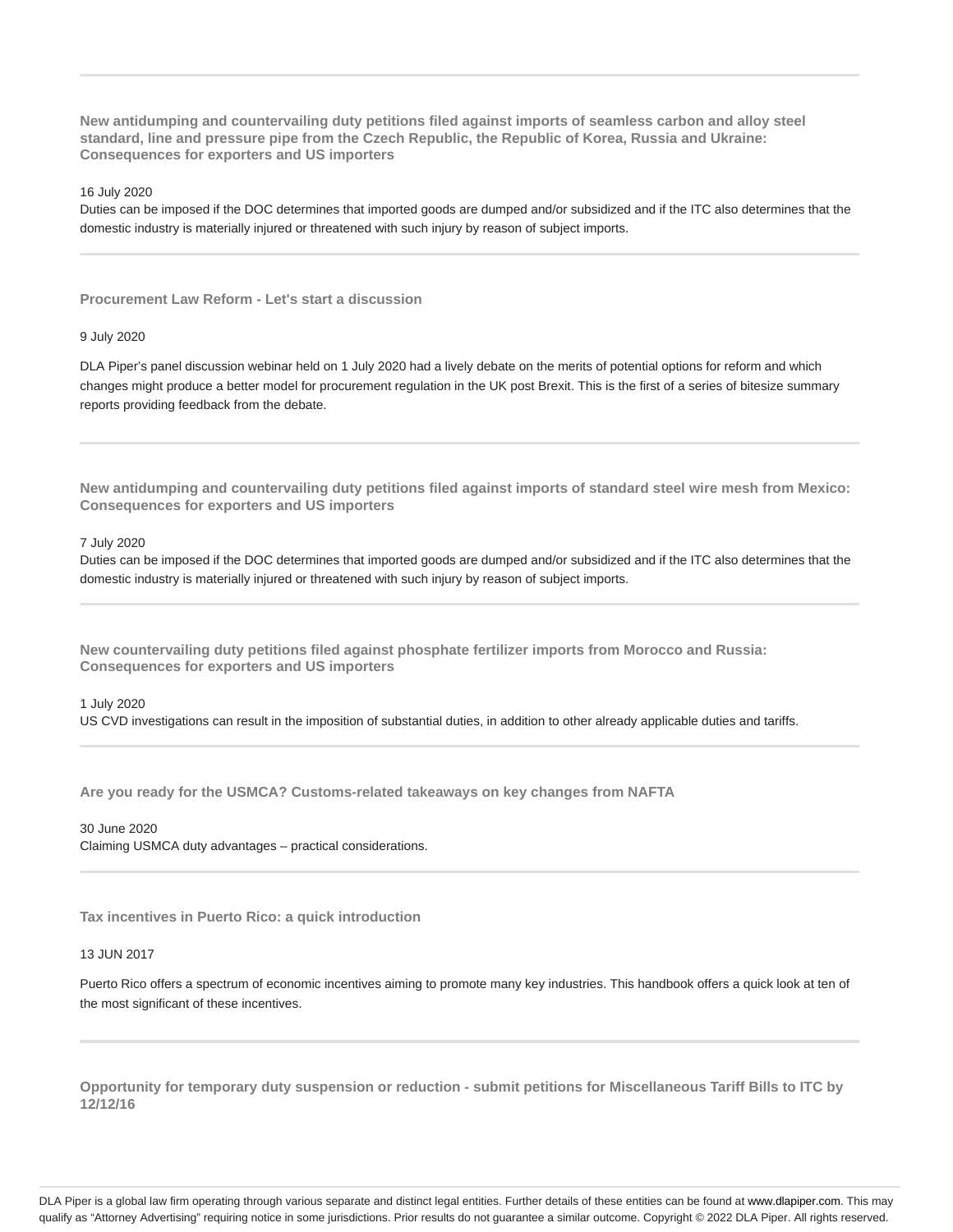#### 1 NOV 2016

Interim rules governing the petition process anda web portal – the MTB Petition System – to facilitate submission of duty suspension requests.

**Slavery in the supply chain: new corporate reporting obligations for companies**

## 9 DEC 2015 HEALTH, SAFETY AND ENVIRONMENTAL MATTERS SERIES

The UK's Modern Slavery Act 2015 is in force, imposing on companies new reporting requirements and new enforcement powers, including the creation of an Independent Anti-Slavery Commissioner.

# **Events**

## **Previous**

**8th National Conference on CFIUS**

27 April 2022 **Washington** 

**China law, trade and IP 2021**

10 November 2021 | 4:30 - 6:30 PT Webinar

## **NEWS**

**DLA Piper partners Jeff Baglio and Erin Gibson named to San Diego Business Journal's 2021 Leaders in Law list**

15 November 2021 DLA Piper is pleased to announce that partners Jeff Baglio and Erin Gibson have been named to the San Diego Business Journals 2021 Leaders in Law list.

**David Peyman joins DLA Piper's International Trade practice in Washington, DC**

20 May 2021

DLA Piper announced today that David Peyman has joined the firm's International Trade practice as of counsel based in Washington, DC.

**Erin Gibson named chair of DLA Piper's International Trade Commission practice**